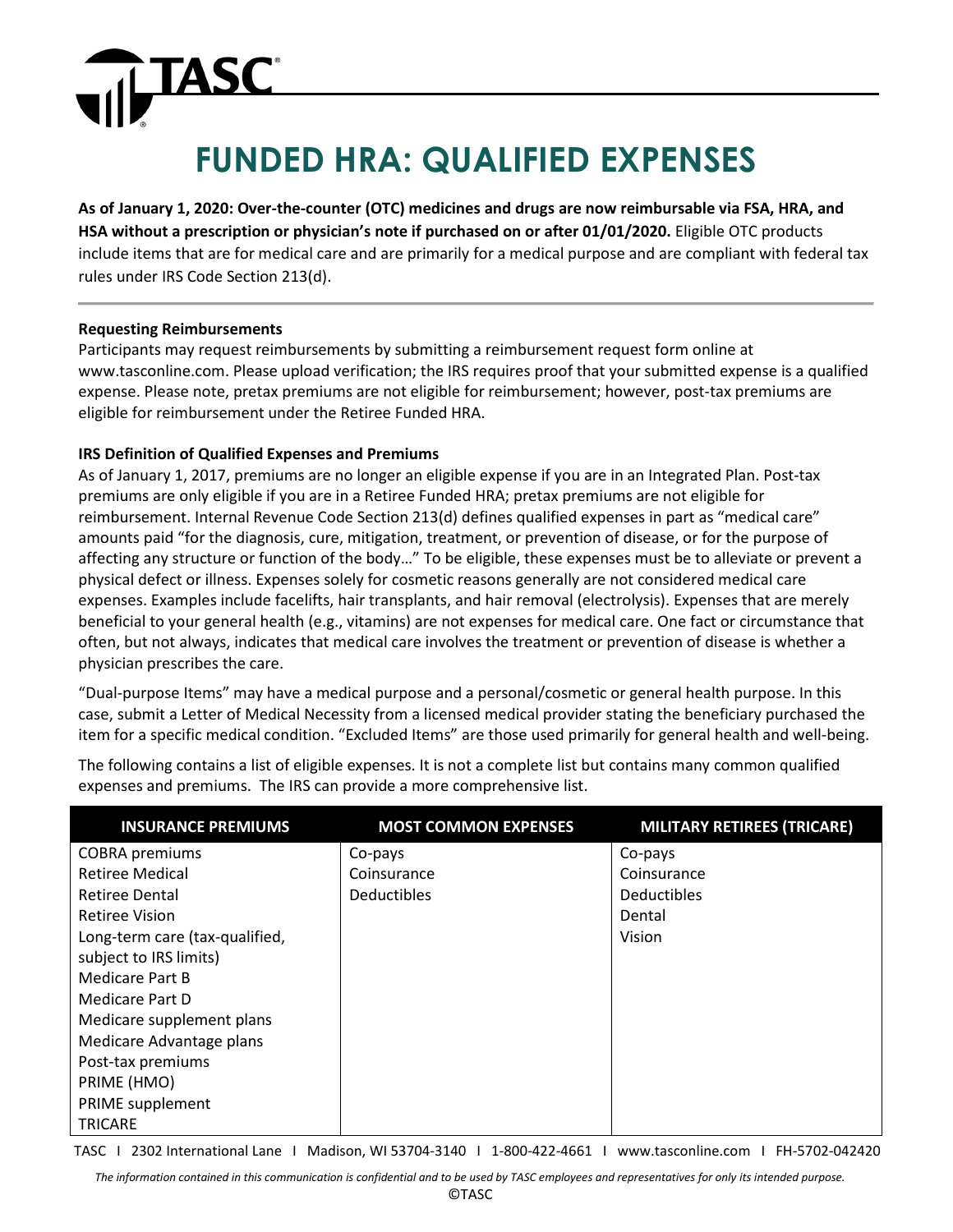# **THE TASC**

| <b>QUALIFIED EXPENSES</b>               | <b>QUALIFIED EXPENSES (continued)</b> | <b>COVERED SERVICES &amp; FEES</b> |
|-----------------------------------------|---------------------------------------|------------------------------------|
| Acupuncture                             | Medical supplies and equipment        | Anesthetist                        |
| Adoption medical expenses               | Norplant insertion or removal         | Chiropractor                       |
| Alcoholism and drug treatment center    | Obstetrical expense                   | <b>Christian Science</b>           |
| costs                                   | Operations                            | Co-pays                            |
| Ambulance                               | Organ transplants                     | Coinsurance                        |
| Bandages & dressings                    | Orthodontia                           | <b>Deductibles</b>                 |
| Birth control pills                     | Physical therapy                      | Dentist                            |
| Birthing classes (if related to         | Prenatal vitamins taken during        | Eye exams                          |
| childbirth)                             | pregnancy                             | Gynecologist                       |
| Blood sugar - glucose testing kits      | Prescription medicines                | Hospital                           |
| Carpel tunnel wrist supports            | Skilled nursing care                  | Laboratory                         |
| Circumcision                            | Speech therapy                        | Naturopath                         |
| Condoms                                 | Stop smoking programs                 | <b>Nursing</b>                     |
| Contact lenses, solutions, etc.         | Sunscreen (15 SPF or higher)          | Obstetrician                       |
| Dentures and denture adhesives          | Support braces                        | Oral surgery                       |
| Eyeglasses                              | Telephone for deaf (TTY)              | Ophthalmologist                    |
| <b>Fertility treatments</b>             | Therapy treatments (related to        | Optometrist                        |
| First aid kits                          | medical care)                         | Orthodontist                       |
| Hearing aids & batteries                | Thermometers                          | Osteopath                          |
| Immunizations                           | Transportation (subject to IRS        | Physician                          |
| Incontinence supplies (i.e. diapers for | limits)                               | Physiotherapist                    |
| adults)                                 | Vaccines                              | Psychiatrist                       |
| Laser eye surgery                       | Vasectomy                             | Psychologist                       |
| Learning disability (special school or  | Viagra                                |                                    |
| specially trained educator,             | Walkers, canes, crutches and          |                                    |
| recommended by doctor                   | wheelchairs                           |                                    |
| Lodging (for medical care or            | X-rays                                |                                    |
| treatment)                              |                                       |                                    |

TASC I 2302 International Lane I Madison, WI 53704-3140 I 1-800-422-4661 I www.tasconline.com I FH-5702-042420